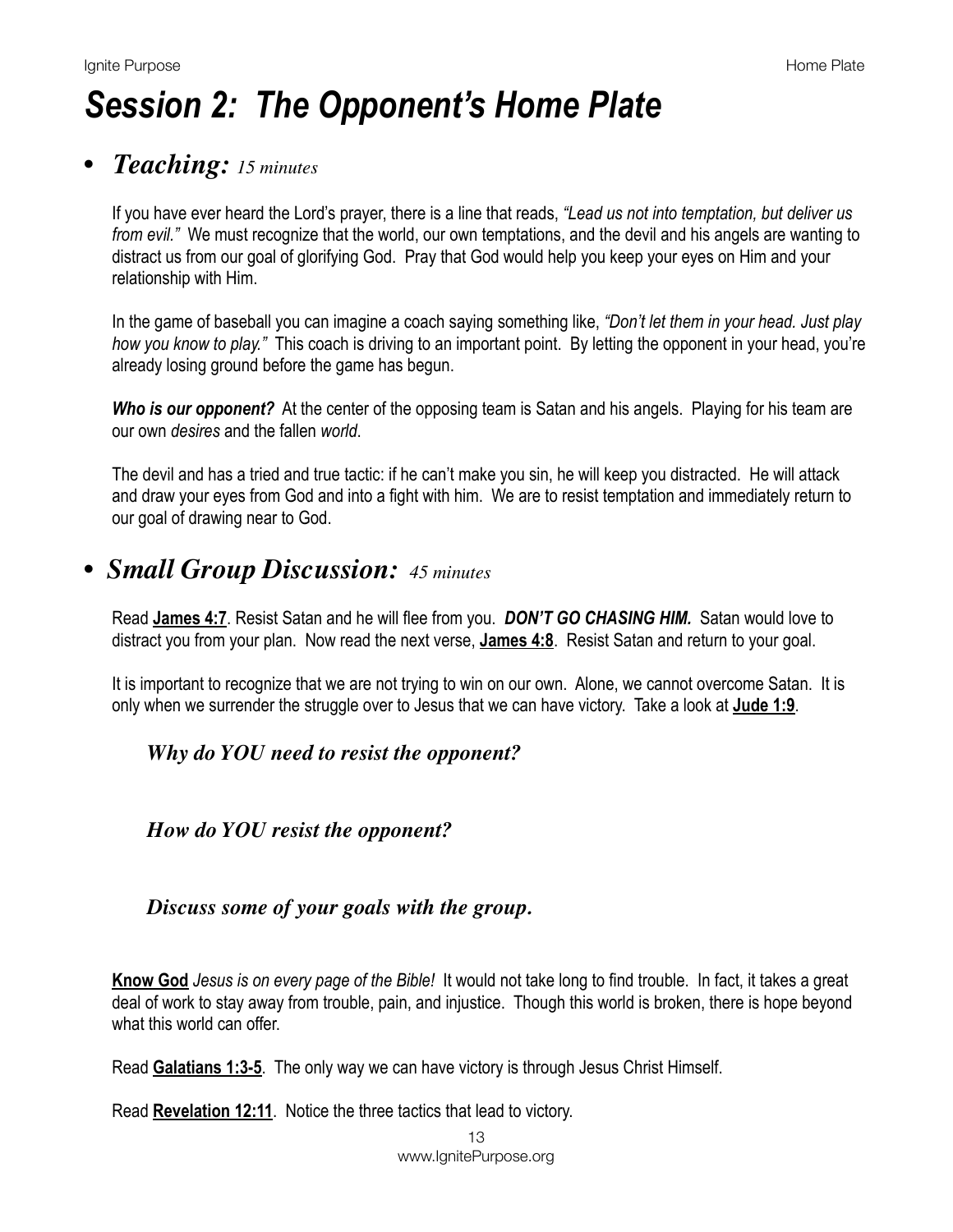#### *• Find Freedom Together*

*Have you ever done something over and over without problem, and then you let the opponent, the stress, the nerves, or something else into your mind? Tell a story about a time this may have happened to you.*

Look back to **[James 4:7](https://www.biblegateway.com/passage/?search=James+4:7&version=NIV)**

*What does this say about our ultimate goal/our ultimate win?* 

*What does this reveal about the tactics of Satan?* 

*What does this look like in a day to day life?*

Now read the next verse, **[James 4:8](https://www.biblegateway.com/passage/?search=James+4:8&version=NIV)**.

*How does this verse get us back on track; back to our goal?*

Describe what happens in **[Jude 1:9](https://www.biblegateway.com/passage/?search=Jude+1:9&version=NIV)**.

*What does Michael do with the fight?* 

 *What does this look like in your life?*

Look back to **[Galatians 1:3-5](https://www.biblegateway.com/passage/?search=Galatians+1:3-5&version=NIV)**.

*What does this "deliver" look like?*

## *• Homework: Discover Purpose and Make a Difference*

Perhaps the most specific verse regarding the way we can win the spiritual warfare before us can be found in **[Revelation 12:11](https://www.biblegateway.com/passage/?search=Revelation+12:11&version=NIV)**. As you do the FIRE Journalling this week, think about the three tactics used by Michael and the angels in their warfare.

*How can you use these same three plays in your playbook?*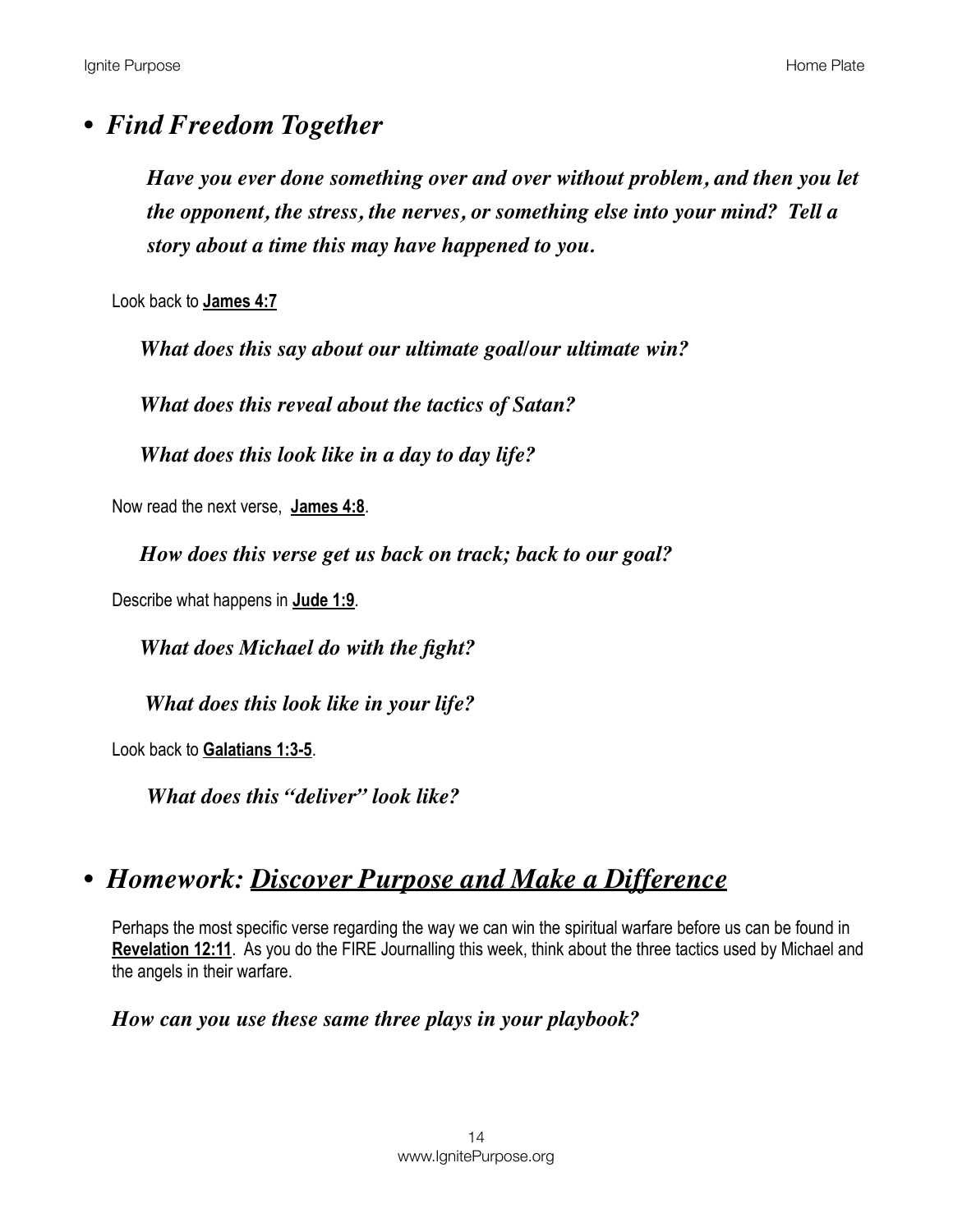## **Session #2 Weekly Devotional: Day 1 Read James 4**

To defeat the enemy, you need total submission to God!

F= Focus in your journal by writing the date and the Scripture you're studying. After you've read the passage a few times, focus on a verse or two that stands out to you and then write out those verses in your journal.

I = Investigate the context around today's Scripture reading. To whom was this written? Why? How does this passage fit with what comes before and after it? What is the Holy Spirit communicating through this text? Feel free to use Bible study tools for commentary: Bible Study Tools, or Easy English Bible.

 $R$  = Respond to the text to make it applicable for your own life. What is God saying to you personally through this passage? How can you apply what you've read?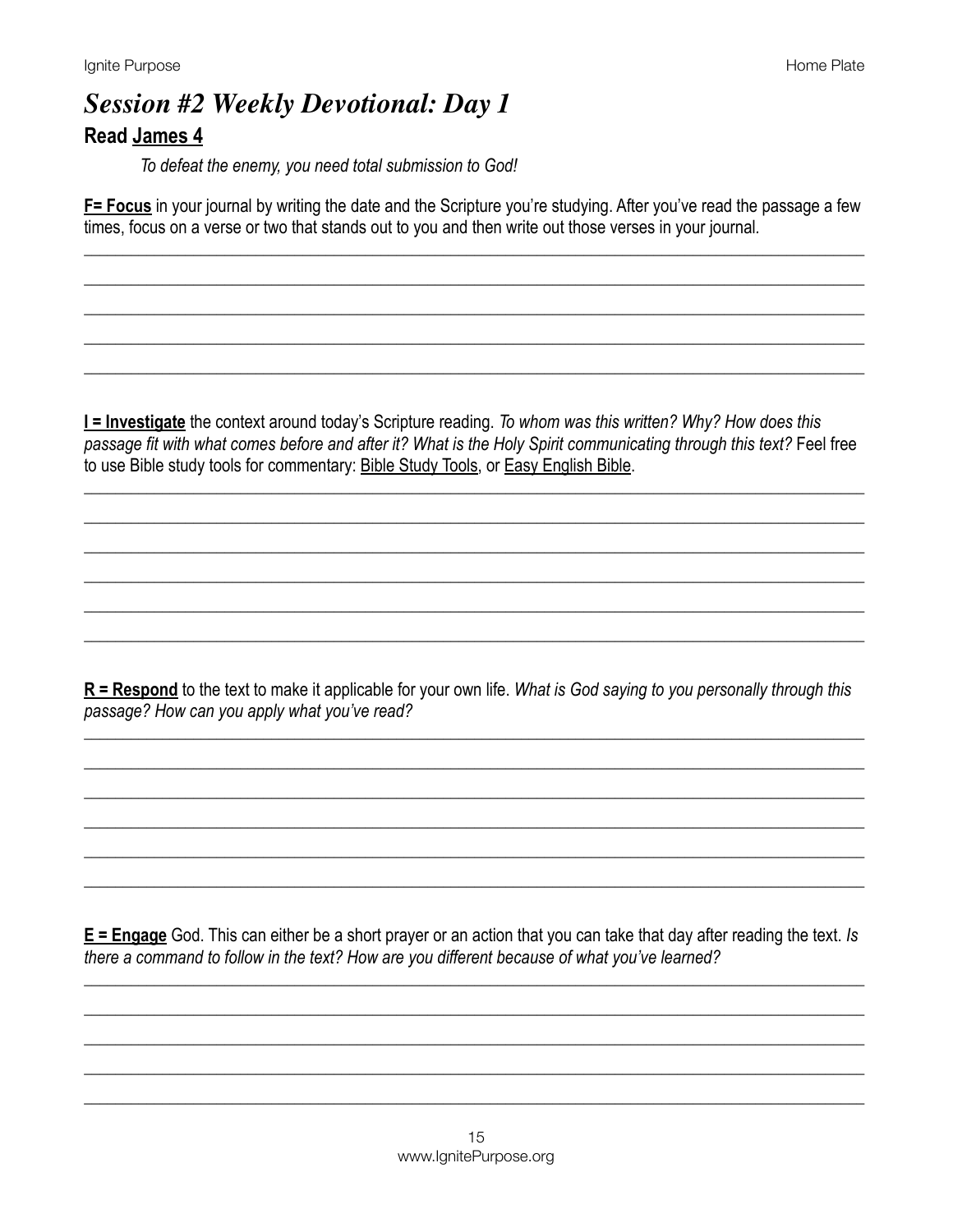# **Session #2 Weekly Devotional: Day 2**

#### **Read Jude 1**

Have you surrendered the struggles of life to Jesus?

F= Focus in your journal by writing the date and the Scripture you're studying. After you've read the passage a few times, focus on a verse or two that stands out to you and then write out those verses in your journal.

I = Investigate the context around today's Scripture reading. To whom was this written? Why? How does this passage fit with what comes before and after it? What is the Holy Spirit communicating through this text? Feel free to use Bible study tools for commentary: Bible Study Tools, or Easy English Bible.

 $R$  = Respond to the text to make it applicable for your own life. What is God saying to you personally through this passage? How can you apply what you've read?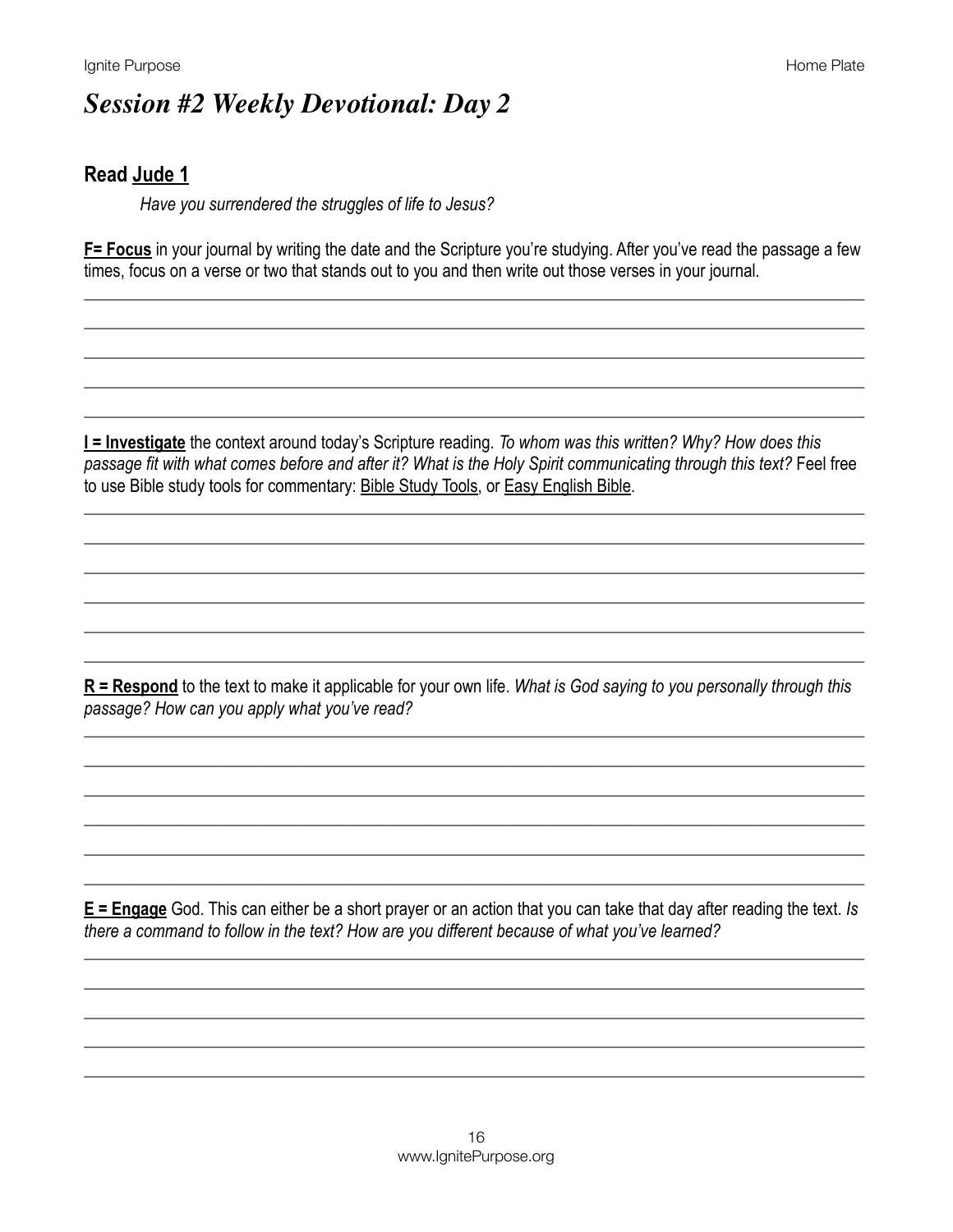# **Session #2 Weekly Devotional: Day 3**

#### **Read Galatians 1**

The only place to find complete victory is through a growing relationship with Jesus Christ!

F= Focus in your journal by writing the date and the Scripture you're studying. After you've read the passage a few times, focus on a verse or two that stands out to you and then write out those verses in your journal.

I = Investigate the context around today's Scripture reading. To whom was this written? Why? How does this passage fit with what comes before and after it? What is the Holy Spirit communicating through this text? Feel free to use Bible study tools for commentary: Bible Study Tools, or Easy English Bible.

 $R =$ Respond to the text to make it applicable for your own life. What is God saying to you personally through this passage? How can you apply what you've read?